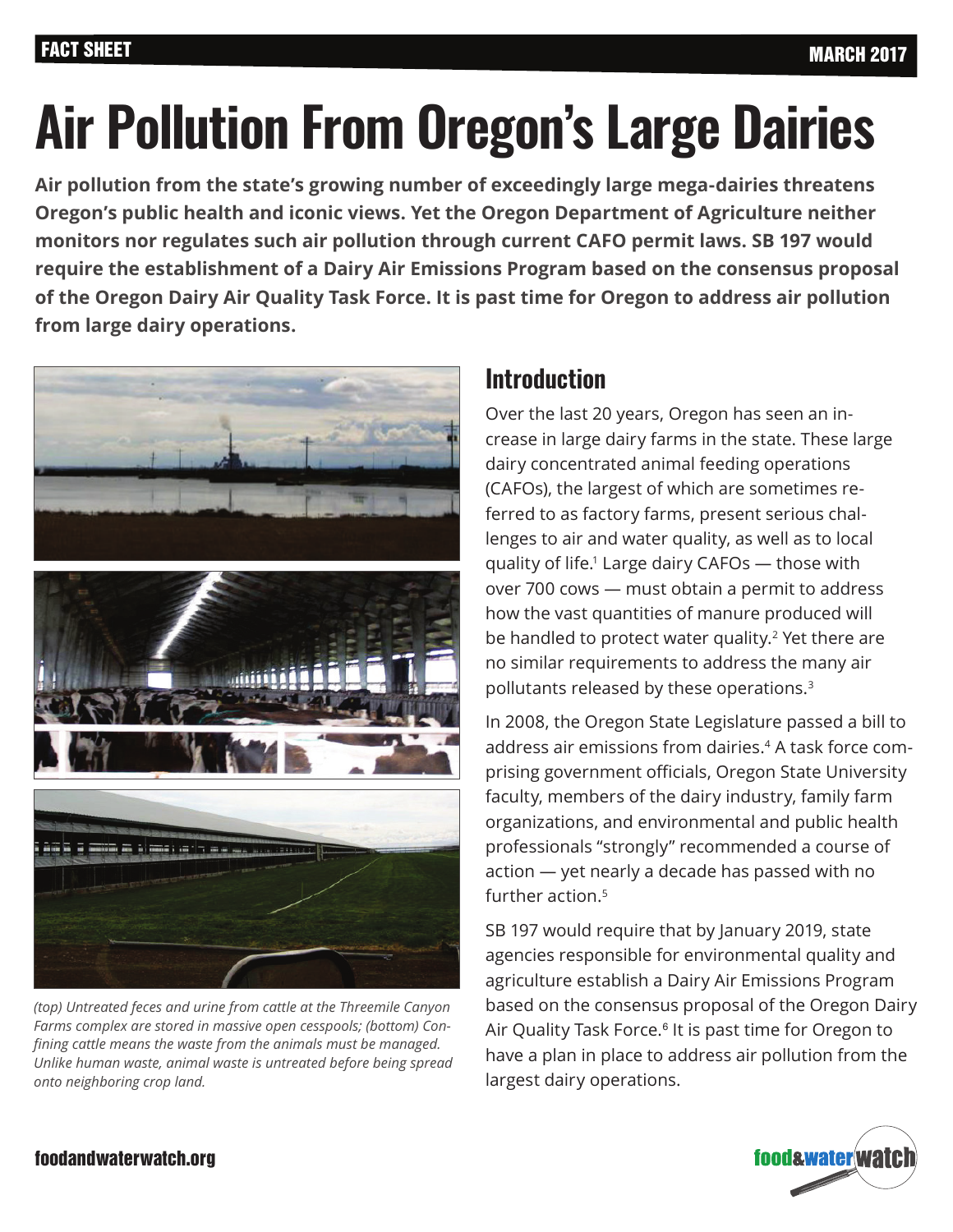

The Threemile Canyon Farm complex where massive barns contain tens of thousands of cattle.

## **More Cows, Fewer Farms: Oregon's Changing Dairy Industry**

The average size of a large dairy herd in Oregon nearly doubled between 1997 and 2012, and the number of dairy cows in the state more than tripled in that same time frame.<sup>7</sup> In 1997, Oregon had 8 mega-dairies with over 1,000 cows, and as of 2012 it had 25 such facilities.<sup>8</sup> Meanwhile, the number of mid-sized dairies in Oregon dropped by a third just between 2007 and 2012.9

The largest dairy in Oregon, also billed as one of the largest in the nation, is Threemile Canyon Farms, which houses an astonishing 70,000 cows.<sup>10</sup> Megadairies such as these produce as much sewage waste as the human population of a major city.<sup>11</sup>

The proposal of another mega-dairy has revived controversy about Oregon's inadequate air regulations. The Lost Valley Ranch would add another 30,000 dairy cows near Threemile Canyon, making it the second largest dairy in the state.<sup>12</sup> This area already faces high nitrate levels in the groundwater, declining groundwater levels, and concerns about air quality and haze, to which emissions from dairies contribute.<sup>13</sup>

Thousands of comments have been submitted to the Oregon Department of Agriculture (ODA) in response to Lost Valley Ranch's draft water pollution permit, many of which have expressed concerns beyond the water quality issues that the permit addresses.<sup>14</sup> Public concerns include increased air pollution and odors and decreased quality of life for nearby residents.15

The Confederated Tribes of the Umatilla Reservation filed public comments on the Lost Valley Ranch raising a number of concerns and questions about the project's impacts on groundwater and surface water quality.<sup>16</sup> The U.S. Forest Service cited the proposed CAFO as a threat to the Columbia River Gorge National Scenic Area, requesting that the CAFO operators "disclose the emissions rates of all air pollutants from this proposed facility" and mitigate emissions to prevent haze in the Gorge.17

Despite the threat of increased air pollution, ODA does not address these concerns through the current CAFO permitting process.18 SB 197 would empower the Environmental Quality Commission and ODA to regulate air emissions from large dairy CAFOs.<sup>19</sup>

#### **Emissions From Mega-Dairies Impact Oregon**

The Oregon Dairy Air Quality Task Force examined a wide body of scientific literature regarding major air pollutants from large dairy farms — none of which Oregon currently regulates from livestock operations.20 These pollutants include:

- ammonia,
- hydrogen sulfide,
- methane,
- volatile organic compounds,
- nitrogen oxides,
- particulate matter,
- odors.<sup>21</sup>

Decomposing manure stored in large holding pits releases ammonia and hydrogen sulfide gases in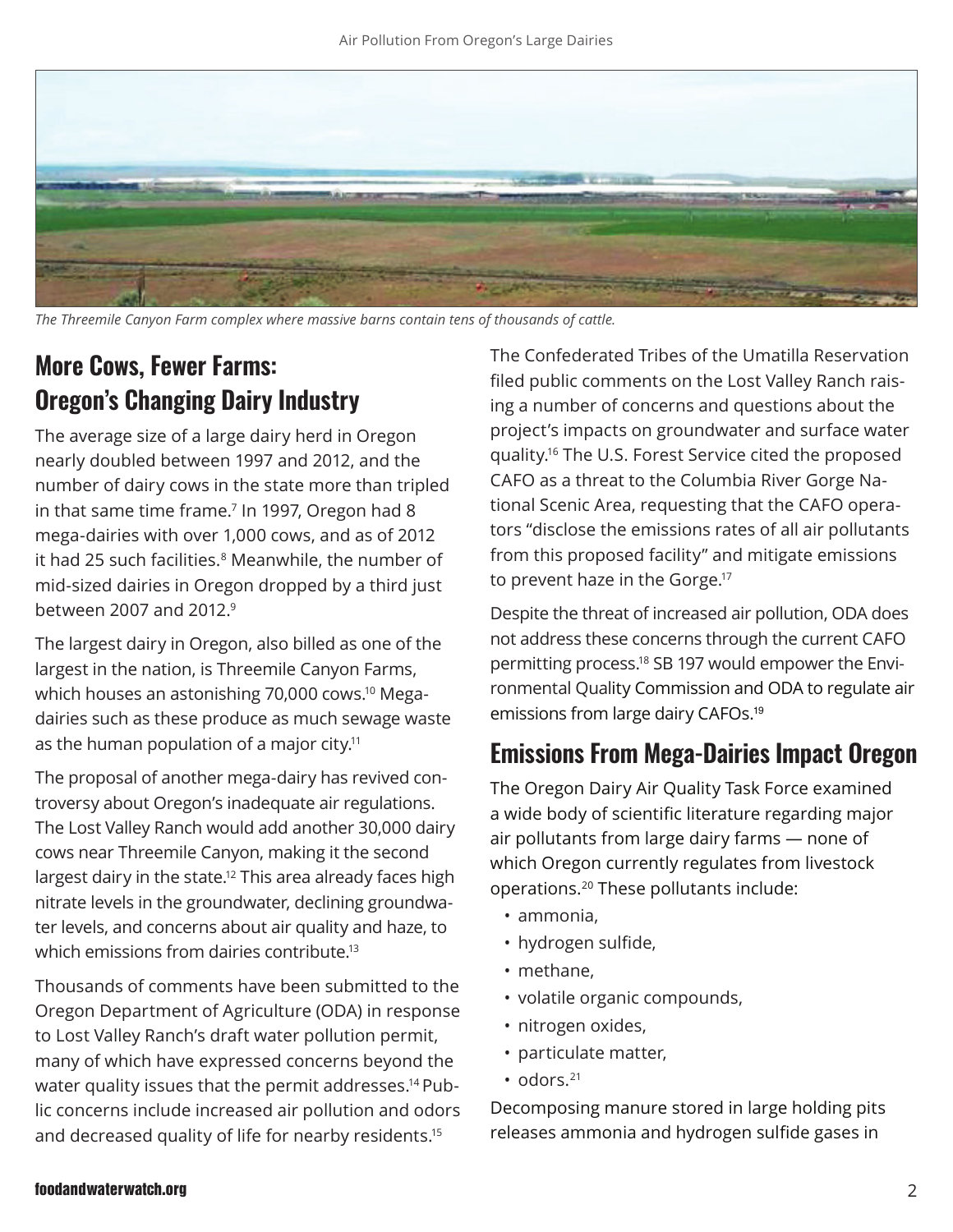concentrations that are potentially harmful to nearby residents.<sup>22</sup> The U.S. Government Accountability Office reported that storing large quantities of livestock manure on factory farms could cause emissions of "unsafe quantities" of ammonia, hydrogen sulfide and particulate matter.<sup>23</sup>

Ammonia and hydrogen sulfide exposure irritates the respiratory system, among other symptoms — and at high doses, it can cause death.<sup>24</sup> Both pollutants also contribute to the odors associated with factory farms.<sup>25</sup> Hydrogen sulfide releases from factory farms have contributed to excess diagnoses of respiratory and digestive disturbances, and workers in these facilities experience high levels of asthma-like symptoms, bronchitis and other respiratory diseases.<sup>26</sup> In liquid manure holding pits, releases of hydrogen sulfide can exceed lethal levels when waste from the lagoons is agitated prior to being pumped out of the pit.<sup>27</sup>

Large dairy CAFOs have the potential to threaten entire communities. One 1,500-cow dairy in Minnesota re-



**SOURCE**: U.S. Department of Agriculture Census of Agriculture 1997, 2002, 2007, 2012.

*\*"Mid-Sized Dairy Farm" refers to a dairy with between 50 and 199 cows.*



*Dairy cattle are fed nutrient dense diets to increase milk production.* The rich diets lead to an increase in the amount of gases emitted by each cow, which can contribute to global warming.

leased so much hydrogen sulfide gas in 2008 that the state evacuated nearby residents and declared the dairy a public health hazard.28 Residents had complained about odors from the dairy for years before the state began monitoring hydrogen sulfide emissions in the area, which soon revealed high emissions.<sup>29</sup>

Ammonia and nitrous oxides are two of the three major components of haze pollution that affect the Columbia River Gorge Scenic Area, Crater Lake National Park and Oregon's other natural treasures. They also contribute to acid rain, which threatens ecosystems and Native American rock paintings.30 The Oregon Department of Environmental Quality reports that livestock manure management, which includes field applications of manure, is "by far the most significant source of ammonia" contributing to regional haze.31 When operating with just over 50,000 cows in 2005, Threemile Canyon Farms reported ammonia emissions that ranked among the highest reported in the nation.<sup>32</sup>

## **Mega-Dairy Emissions Contribute to Climate Change**

Mega-dairies in Oregon contribute significantly to climate change. Methane and nitrous oxides are potent greenhouse gases.<sup>33</sup> According to the U.S. Environmental Protection Agency, livestock production is the dominant source of the greenhouse gas methane in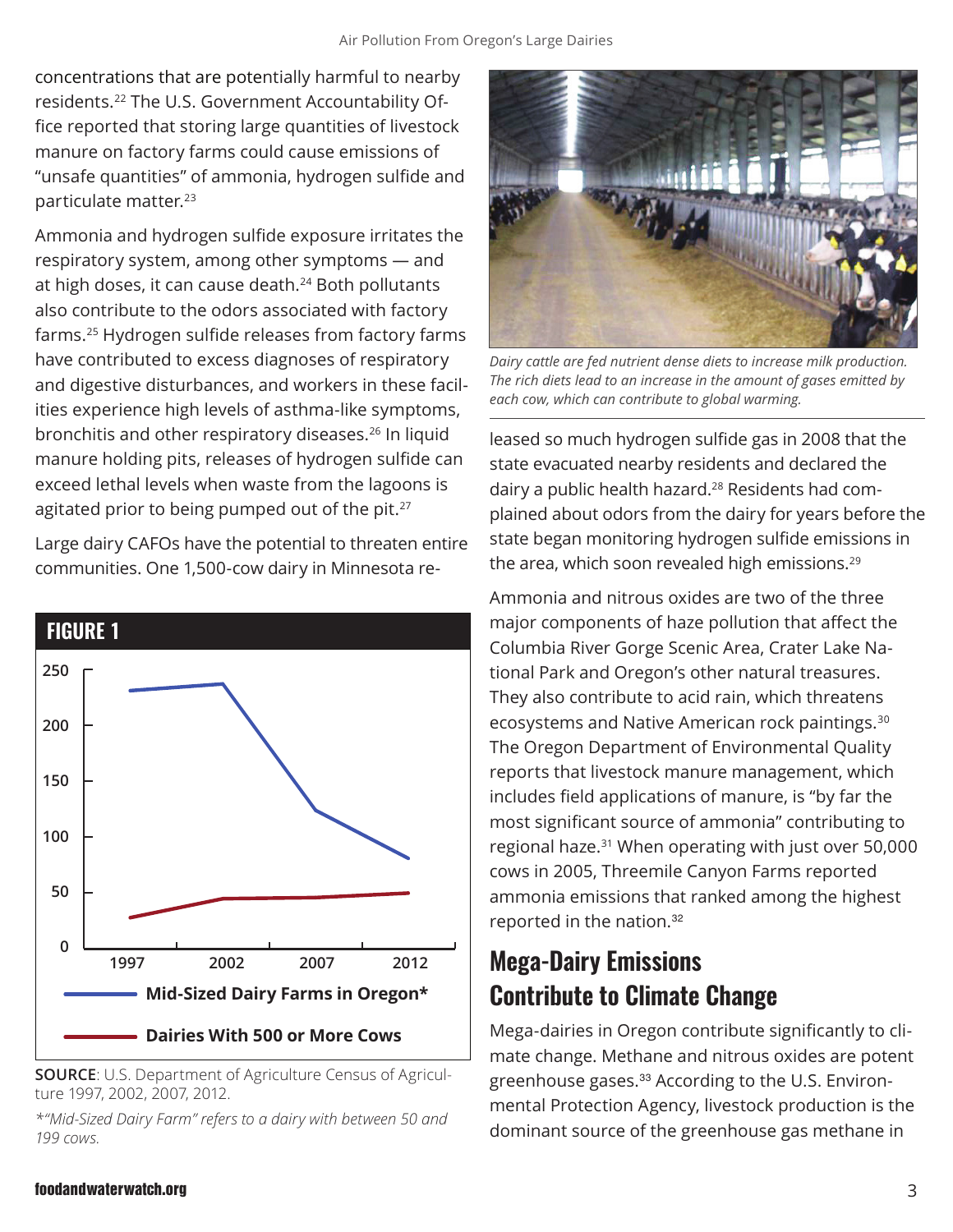

Gestating milk cows loaf on dirt lots before being moved into the dairy operation for milking once they have had their calves. Cows in these operations do not have the opportunity to graze on pasture.

the United States, and manure management is the fastest growing major source of methane, increasing by more than 50 percent between 1990 and 2008.<sup>34</sup>

Climate change threatens the viability of agriculture as a whole, including the dairy industry. Animals stressed by the warmer weather that climate change brings grow more slowly and produce less milk, increasing farmers' costs.<sup>35</sup> Raising cows on well-managed pastures offers the opportunity to significantly reduce greenhouse gas emissions from the farm system and to improve the farm's resilience to climate change.<sup>36</sup> Yet cows at factory farms do not spend most of their time on pasture. Instead, their manure is stored in large pits where it decomposes and releases methane.<sup>37</sup>

## **SB 197: The Right Solution**

Oregon's lack of oversight of air pollution from large dairies leaves the state vulnerable to an influx of these facilities, even as other states take action. California's state law passed in 2016, for example, requires state agencies to adopt regulations that

will significantly reduce methane emissions from the dairy factory farm industry.<sup>38</sup> It is important for Oregon to maintain high regulatory standards, or Oregon could attract the worst actors and bear more of the factory farm pollution burden than neighboring states.<sup>39</sup> The bill would also create a fairer playing field and help keep Oregon's remaining small and mid-sized dairies on the land.

SB 197 would create long-overdue oversight of the rapidly expanding dairy industry. The Task Force's recommendations included a mandatory program to monitor and reduce air emissions from all dairy CAFOs large enough to have or need a CAFO permit. New dairies would be required to participate from start-up, and existing dairies could receive tax incentives and technical assistance to ease compliance. The program would focus on promoting best management practices to reduce emissions of ammonia, methane and odors.40 The bill would require state agencies to consult with diverse stakeholders through a rules advisory committee.<sup>41</sup>

The undersigned organizations urge passage of this bill.

- Food & Water Watch
- Center for Biological Diversity
- Center for Food Safety
- Columbia Riverkeeper
- Friends of Family Farmers
- Friends of the Columbia Gorge
- Humane Oregon
- $\cdot$  Humane Society of the U.S.
- Oregon Chapter Sierra Club
- The Socially Responsible Agricultural Project

## **Endnotes**

- This document's use of the term "CAFO" refers to federally defined Large CAFOs, meaning dairies with at least 700 mature dairy cattle as defined by the U.S. Environmental Protection Agency (EPA), as opposed to the broader term "confined animal feeding operation" as defined under Oregon state regulations (Oregon Administrative Rule 340-051-0010). U.S. EPA, "Regulatory Definitions of Large CA-FOs, Medium CAFOs, and Small CAFOs. Available at https://www3. epa.gov/npdes/pubs/sector\_table.pdf and on file at Food & Water Watch. Accessed February 9, 2017.
- 2 Oregon Administrative Rule 603-074-0005.
- 3 Plaven, George. "Boardman mega dairy up for further review." *East 2UHJRQLDQ*. October 5, 2016; Oregon Administrative Rule 603-074- 0005. Oregon Department of Agriculture Confined Animal Feeding Operation Program.
- Oregon Dairy Air Quality Task Force (ODAQTF). "Final Report to the Department of Environmental Quality and Department of Agriculture." 2008 at 3.